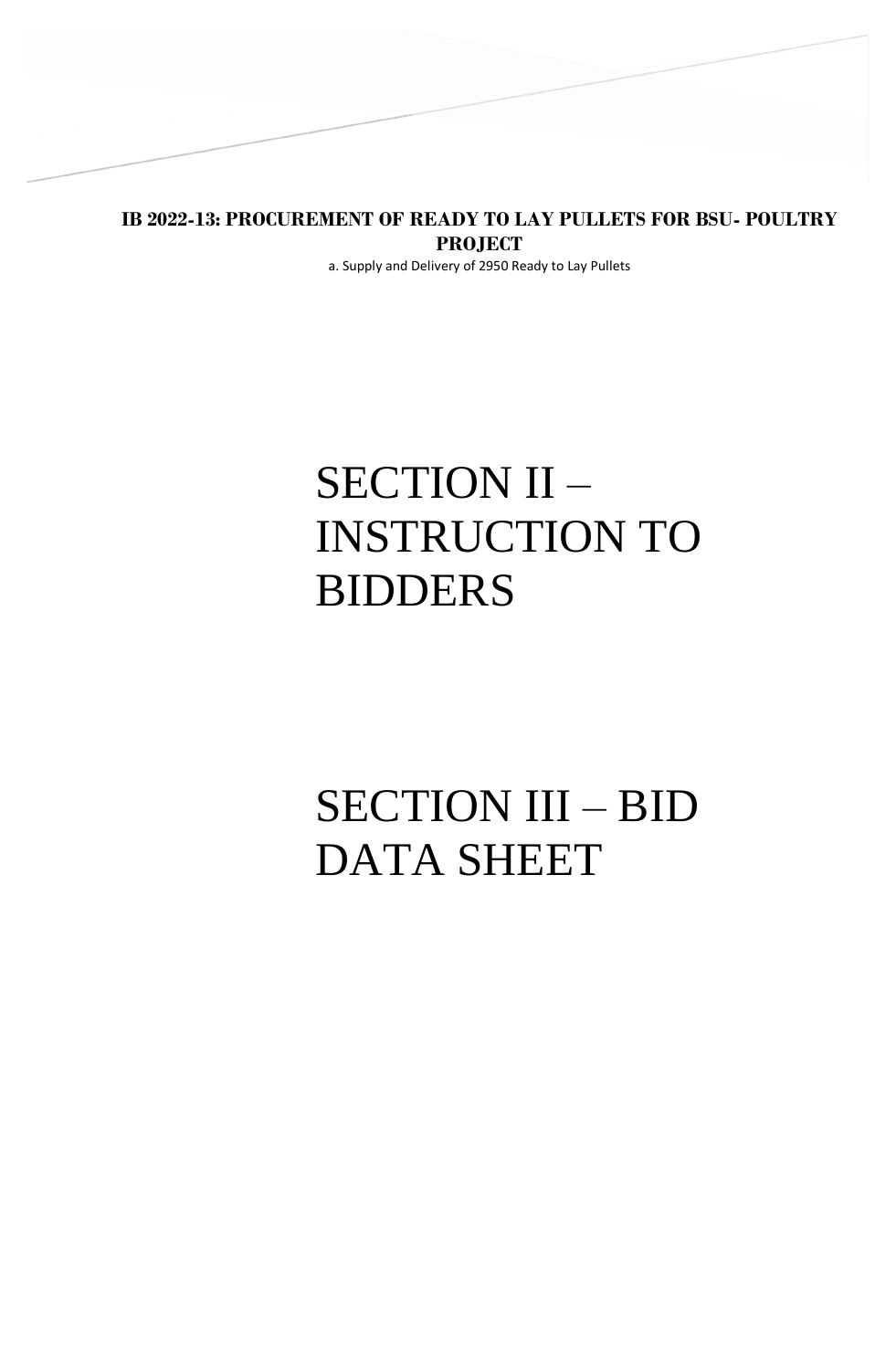| 1.  |                     |                                                                                                                           |  |
|-----|---------------------|---------------------------------------------------------------------------------------------------------------------------|--|
|     | <b>Scope of Bid</b> | The Procuring Entity, BENGUET STATE UNIVERSITY -                                                                          |  |
|     |                     | <b>LA TRINIDAD CAMPUS</b> wishes to receive Bids for the                                                                  |  |
|     |                     | PROCUREMENT OF READY TO LAY PULLETS FOR BSU-                                                                              |  |
|     |                     | POULTRY PROJECT with identification number IB No. 2022-                                                                   |  |
| 13. |                     |                                                                                                                           |  |
|     |                     |                                                                                                                           |  |
|     |                     | [Note: The Project Identification Number is assigned by the<br>Procuring Entity based on its own coding scheme and is not |  |
|     |                     | the same as the PhilGEPS reference number, which is                                                                       |  |
|     |                     | generated after the posting of the bid opportunity on the                                                                 |  |
|     | PhilGEPS website.]  |                                                                                                                           |  |
|     |                     |                                                                                                                           |  |
|     |                     | The Procurement Project (referred to herein as "Project") is                                                              |  |
|     |                     | composed of [One lot], the details of which are described in<br>Section VII (Technical Specifications).                   |  |
|     |                     |                                                                                                                           |  |
| 2.  |                     | <b>Funding Information</b>                                                                                                |  |
|     |                     |                                                                                                                           |  |
|     |                     |                                                                                                                           |  |
|     | 2.1.                | The GOP through the source of funding as<br>indicated below for [2022-BTI] in the amount                                  |  |
|     |                     | of [1,180,000.00].                                                                                                        |  |
|     |                     |                                                                                                                           |  |
|     | 2.2.                | The source of funding is:                                                                                                 |  |
|     |                     | 2022 BTI                                                                                                                  |  |
|     |                     |                                                                                                                           |  |
| 3.  |                     | <b>Bidding Requirements</b>                                                                                               |  |
|     |                     | The Bidding for the Project shall be governed by all                                                                      |  |
|     |                     | the provisions of RA No. 9184 and its 2016 revised                                                                        |  |
|     |                     | IRR, including its Generic Procurement Manuals and                                                                        |  |
|     |                     | associated policies, rules and regulations as the                                                                         |  |
|     |                     | primary source thereof, while the herein clauses shall<br>serve as the secondary source thereof.                          |  |
|     |                     |                                                                                                                           |  |
|     |                     | Any amendments made to the IRR and other GPPB                                                                             |  |
|     |                     | issuances shall be applicable only to the ongoing                                                                         |  |
|     |                     | posting, advertisement, or IB by the BAC through the                                                                      |  |
|     |                     | issuance of a supplemental or bid bulletin.                                                                               |  |
|     | А.                  | The Bidder, by the act of submitting its Bid,                                                                             |  |
|     |                     | shall be deemed to have verified and accepted the                                                                         |  |
|     |                     | general requirements of this Project, including other                                                                     |  |
|     |                     | factors that may affect the cost, duration and                                                                            |  |
|     |                     | execution or implementation of the contract, project,<br>or work and examine all instructions, forms, terms,              |  |
|     |                     | and project requirements in the Bidding Documents.                                                                        |  |
|     |                     |                                                                                                                           |  |
| 4.  |                     | <b>Corrupt, Fraudulent, Collusive, and Coercive Practices</b>                                                             |  |
|     |                     | The Procuring Entity, as well as the Bidders and                                                                          |  |
|     |                     | Suppliers, shall observe the highest standard of ethics                                                                   |  |
|     |                     | during the procurement and execution of the                                                                               |  |
|     |                     | contract. They or through an agent shall not engage                                                                       |  |
|     |                     | in corrupt, fraudulent, collusive, coercive, and<br>obstructive practices defined under Annex "I" of the                  |  |
|     |                     | 2016 revised IRR of RA No. 9184 or other integrity                                                                        |  |
|     |                     | violations in competing for the Project.                                                                                  |  |
|     |                     |                                                                                                                           |  |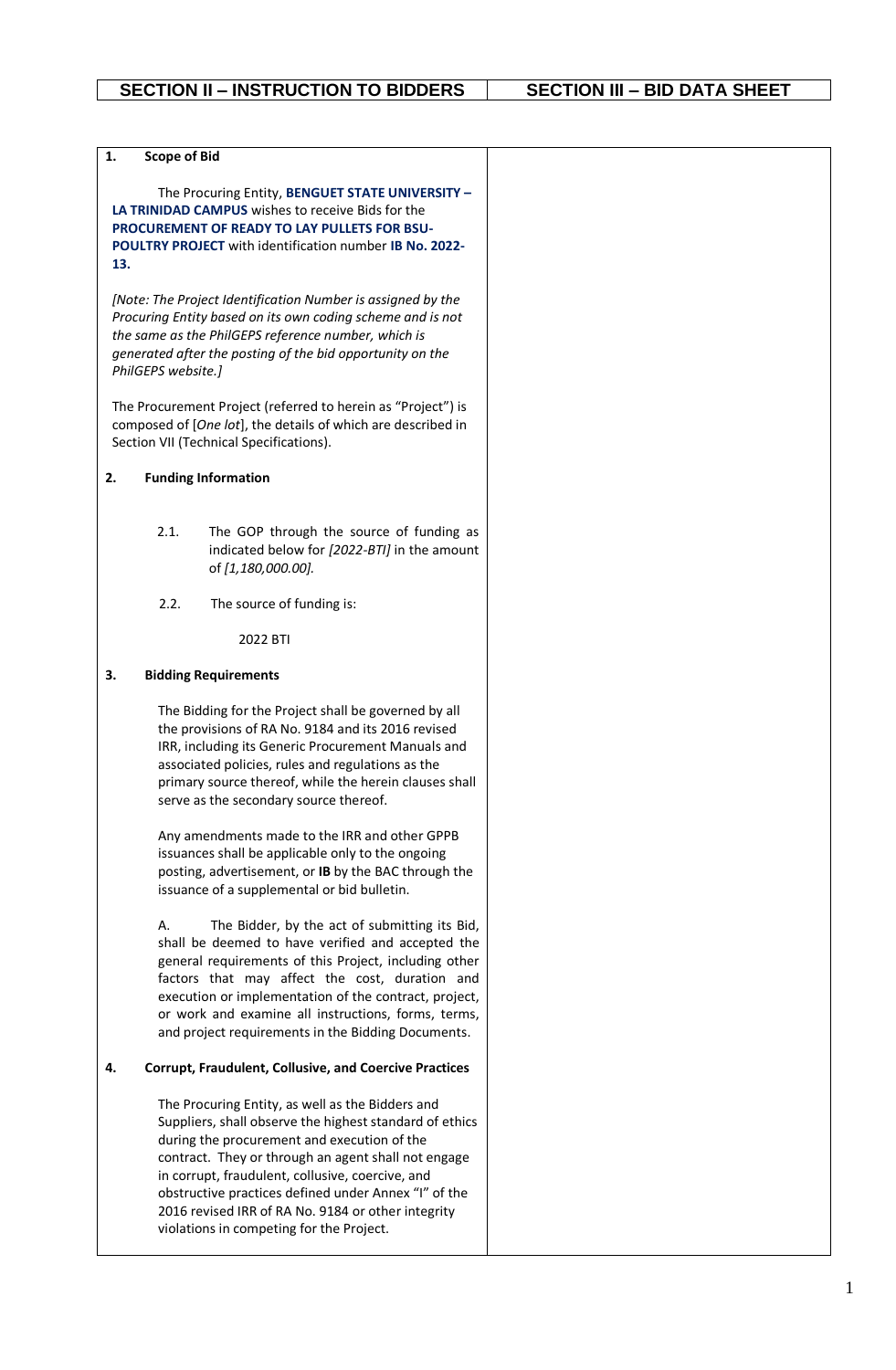## **SECTION II – INSTRUCTION TO BIDDERS SECTION III – BID DATA SHEET**

| 5. |                     | <b>Eligible Bidders</b>                                                                                                                                                                                                                                                       |                                                                                                                                                                                                       |
|----|---------------------|-------------------------------------------------------------------------------------------------------------------------------------------------------------------------------------------------------------------------------------------------------------------------------|-------------------------------------------------------------------------------------------------------------------------------------------------------------------------------------------------------|
|    | 5.1.                | Only Bids of Bidders found to be legally,<br>technically, and financially capable will be<br>evaluated.                                                                                                                                                                       |                                                                                                                                                                                                       |
|    | 5.2.                | [Select one, delete other/s]                                                                                                                                                                                                                                                  |                                                                                                                                                                                                       |
|    |                     | a. Foreign ownership exceeding those allowed<br>under the rules may participate pursuant to:                                                                                                                                                                                  |                                                                                                                                                                                                       |
|    | i.                  | When a Treaty or International or Executive<br>Agreement as provided in Section 4 of the RA<br>No. 9184 and its 2016 revised IRR allow foreign<br>bidders to participate;                                                                                                     |                                                                                                                                                                                                       |
|    | ii.                 | Citizens, corporations, or associations of a<br>country, included in the list issued by the<br>GPPB, the laws or regulations of which grant<br>reciprocal rights or privileges to citizens,<br>corporations, or associations of the Philippines;                              |                                                                                                                                                                                                       |
|    | iii.                | When the Goods sought to be procured are<br>not available from local suppliers; or                                                                                                                                                                                            |                                                                                                                                                                                                       |
|    | iv.                 | When there is a need to prevent situations<br>that defeat competition or restrain trade.                                                                                                                                                                                      |                                                                                                                                                                                                       |
|    | 5.3.                | Pursuant to Section 23.4.1.3 of the 2016<br>revised IRR of RA No.9184, the Bidder shall<br>have an SLCC that is at least one (1) contract<br>similar to the Project the value of which,<br>adjusted to current prices using the PSA's<br>CPI, must be at least equivalent to: | 5.3. For this purpose, contracts similar to the Project<br>shall be:<br>a. Supply, Delivery Live Animals with complete vaccines<br>b. Completed within five (5) years from the submission<br>of bids. |
|    |                     | [Select one, delete the other/s]                                                                                                                                                                                                                                              |                                                                                                                                                                                                       |
|    |                     | a. For the procurement of Non-expendable Supplies<br>and Services: The Bidder must have completed a<br>single contract that is similar to this Project,<br>equivalent to at least fifty percent (50%) of the<br>ABC.                                                          |                                                                                                                                                                                                       |
|    | 5.4.                | The Bidders shall comply with the eligibility<br>criteria under Section 23.4.1 of the 2016 IRR<br>of RA No. 9184.                                                                                                                                                             |                                                                                                                                                                                                       |
| 6. |                     | <b>Origin of Goods</b>                                                                                                                                                                                                                                                        |                                                                                                                                                                                                       |
|    |                     | There is no restriction on the origin of goods other<br>than those prohibited by a decision of the UN<br>Security Council taken under Chapter VII of the<br>Charter of the UN, subject to Domestic Preference<br>requirements under ITB Clause 18.                            |                                                                                                                                                                                                       |
| 7. | <b>Subcontracts</b> |                                                                                                                                                                                                                                                                               |                                                                                                                                                                                                       |
|    | 7.1.                | The Bidder may subcontract portions of the<br>Project to the extent allowed by the<br>Procuring Entity as stated herein, but in no<br>case more than twenty percent (20%) of the<br>Project.                                                                                  | 7.1 Subcontracting is not allowed.                                                                                                                                                                    |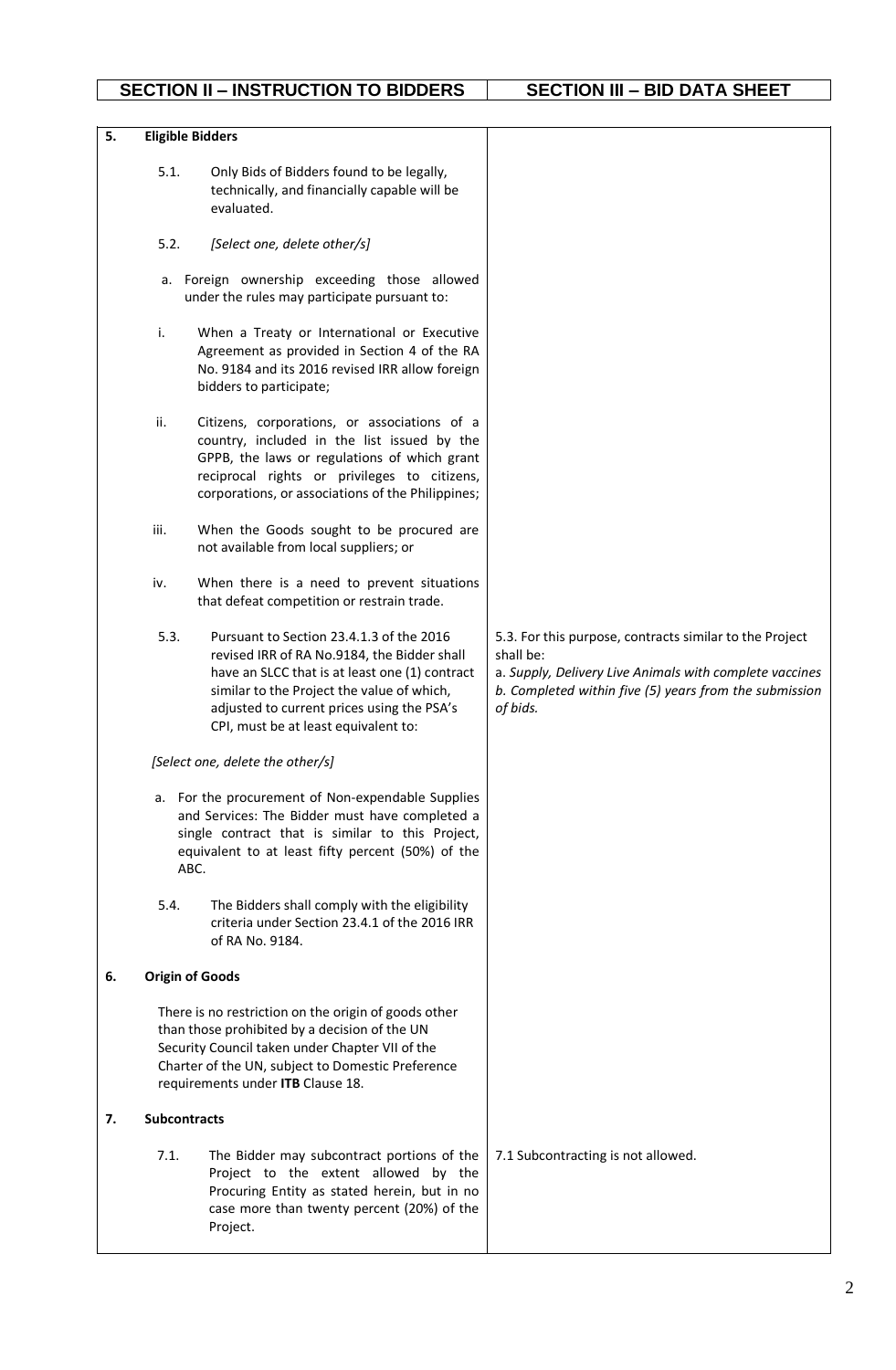The Procuring Entity has prescribed that:

*[Select one, delete other/s]*

- a. Subcontracting is not allowed.
- 7.2. *[If Procuring Entity has determined that subcontracting is allowed during the bidding, state:]* The Bidder must submit together with its Bid the documentary requirements of the subcontractor(s) complying with the eligibility criteria stated in **ITB** Clause 5 in accordance with Section 23.4 of the 2016 revised IRR of RA No. 9184 pursuant to Section 23.1 thereof.
- 7.3. *[If subcontracting is allowed during the contract implementation stage, state:]* The Supplier may identify its subcontractor during the contract implementation stage. Subcontractors identified during the bidding may be changed during the implementation of this Contract. Subcontractors must submit the documentary requirements under Section 23.1 of the 2016 revised IRR of RA No. 9184 and comply with the eligibility criteria specified in **ITB** Clause 5 to the implementing or end-user unit.
- 7.4. Subcontracting of any portion of the Project does not relieve the Supplier of any liability or obligation under the Contract. The Supplier will be responsible for the acts, defaults, and negligence of any subcontractor, its agents, servants, or workmen as fully as if these were the Supplier's own acts, defaults, or negligence, or those of its agents, servants, or workmen.

#### **8. Pre-Bid Conference**

The Procuring Entity will hold a pre-bid conference for this Project on the specified date and time and either at its physical address *]* and/or through videoconferencing/webcasting} as indicated in paragraph 6 of the **IB.**

#### **9. Clarification and Amendment of Bidding Documents**

Prospective bidders may request for clarification on and/or interpretation of any part of the Bidding Documents. Such requests must be in writing and received by the Procuring Entity, either at its given address or through electronic mail indicated in the **IB**, at least ten (10) calendar days before the deadline set for the submission and receipt of Bids.

- **10. Documents comprising the Bid: Eligibility and Technical Components**
	- 10.1. The first envelope shall contain the eligibility and technical documents of the Bid as specified in **Section VIII (Checklist of**

8. The Procuring Entity will be hold a pre-bid conference for this on March 15, 2022 **at 2:00 PM (PST) at the BSU Adcor 2nd floor Admin Bldg. Km 5 La Trinidad, Benguet; and through video conferencing via google meet with the link: to be sent to your email address**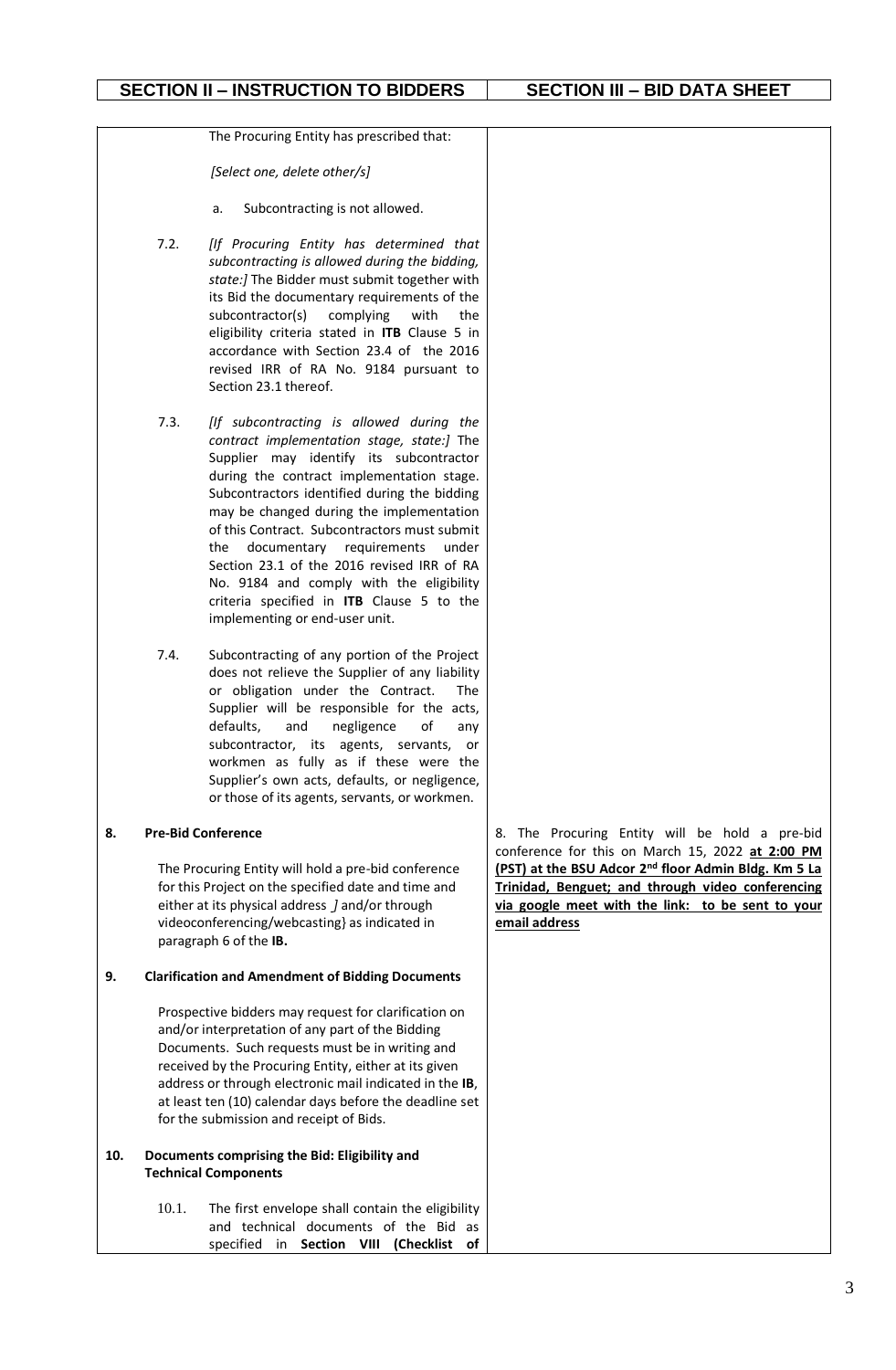#### **Technical and Financial Documents)**.

- 10.2. The Bidder's SLCC as indicated in **ITB** Clause 5.3 should have been completed within *[state relevant period as provided in paragraph 2 of the IB]* prior to the deadline for the submission and receipt of bids.
- 10.3. If the eligibility requirements or statements, the bids, and all other documents for submission to the BAC are in foreign language other than English, it must be accompanied by a translation in English, which shall be authenticated by the appropriate Philippine foreign service establishment, post, or the equivalent office having jurisdiction over the foreign bidder's affairs in the Philippines. Similar to the required authentication above, for Contracting Parties to the Apostille Convention, only the translated documents shall be authenticated through an apostille pursuant to GPPB Resolution No. 13-2019 dated 23 May 2019. The English translation shall govern, for purposes of interpretation of the bid.

#### **11. Documents comprising the Bid: Financial Component**

- 11.1. The second bid envelope shall contain the financial documents for the Bid as specified in **Section VIII (Checklist of Technical and Financial Documents)**.
- 11.2. If the Bidder claims preference as a Domestic Bidder or Domestic Entity, a certification issued by DTI shall be provided by the Bidder in accordance with Section 43.1.3 of the 2016 revised IRR of RA No. 9184.
- 11.3. Any bid exceeding the ABC indicated in paragraph 1 of the **IB** shall not be accepted.
- 11.4. For Foreign-funded Procurement, a ceiling may be applied to bid prices provided the conditions are met under Section 31.2 of the 2016 revised IRR of RA No. 9184.
- 11.5. *[Include if Framework Agreement will be used:]* Financial proposals for single or multi-year Framework Agreement shall be submitted before the deadline of submission of bids as prescribed in the **IB**. For multi-year Framework financial p purposes whether of within the

**12. Bid Prices**

|          | Framework Agreement, evaluation of the<br>financial proposal during this stage is for<br>purposes of determining eligibility<br>and | 11. The contents of the First Envelope (Envelope A)<br>are the Eligibility Documents which includes the<br>following: |
|----------|-------------------------------------------------------------------------------------------------------------------------------------|-----------------------------------------------------------------------------------------------------------------------|
|          | whether or not such financial proposal is                                                                                           | <b>A. Legal Documents</b>                                                                                             |
|          | within the ABC.                                                                                                                     | a. Valid PhilGEPS Registration Certificate - Platinum                                                                 |
|          |                                                                                                                                     | Membership (all pages) kindly attached updated                                                                        |
| d Prices |                                                                                                                                     | permits/licenses;                                                                                                     |
|          |                                                                                                                                     | <u>or</u>                                                                                                             |
| 12.1.    | Prices indicated on the Price Schedule shall                                                                                        | <b>b.</b> Registration certificate from SEC, DTI or CDA,                                                              |
|          | be entered separately in the following                                                                                              | and                                                                                                                   |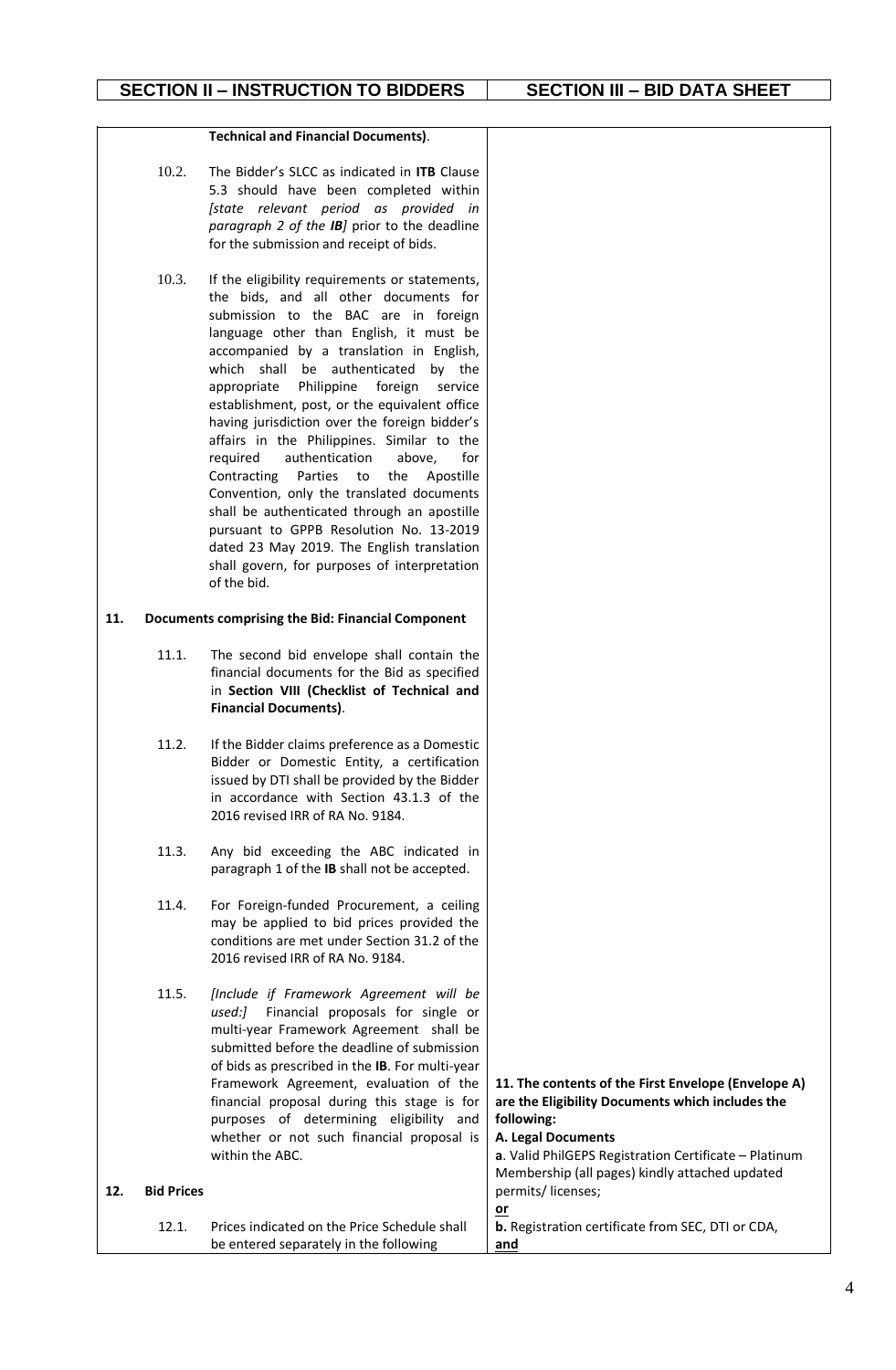|       |    | manner:      |                                                                     | c. Mayor's or Business permit issued by the city or                                                               |
|-------|----|--------------|---------------------------------------------------------------------|-------------------------------------------------------------------------------------------------------------------|
|       |    |              |                                                                     | municipality where the principal place of business of                                                             |
|       | a. |              | For Goods offered from within the                                   | the prospective bidder is located, or the equivalent                                                              |
|       |    |              | Procuring Entity's country:                                         | document for Exclusive Economic Zones or Areas;                                                                   |
|       |    |              |                                                                     | and                                                                                                               |
|       |    | i.           | The price of the Goods                                              | d. Tax Clearance per E.O No. 398, s. 2005, as finally                                                             |
|       |    |              | quoted EXW (ex-works, ex-                                           | reviewed and approved by the BIR                                                                                  |
|       |    |              | factory, ex-warehouse, ex-<br>showroom, or off-the-shelf,           | <b>B. Technical Documents</b>                                                                                     |
|       |    |              | as applicable);                                                     | Statement of the prospective bidder of all its<br>(f)                                                             |
|       |    |              |                                                                     | ongoing government and private contracts, including                                                               |
|       |    | ii.          | The cost of all customs duties                                      | contracts awarded but not yet started, if any, whether                                                            |
|       |    |              | and sales and other taxes                                           | similar or not similar in nature and complexity to the                                                            |
|       |    |              | already paid or payable;                                            | contract to be bid; and                                                                                           |
|       |    |              |                                                                     | (g)<br>Statement of the bidder's Single Largest                                                                   |
|       |    | iii.         | The cost of transportation,                                         | Completed Contract (SLCC) similar to the contract to                                                              |
|       |    |              | insurance, and other costs                                          | be bid, except under conditions provided for in                                                                   |
|       |    |              | incidental to delivery of the                                       | Sections 23.4.1.3 and 23.4.2.4 of the 2016 revised IRR                                                            |
|       |    |              | Goods<br>their<br>to<br>final                                       | of RA No. 9184, within the relevant period as provided                                                            |
|       |    |              | destination; and                                                    | in the Bidding Documents; and                                                                                     |
|       |    |              |                                                                     | Original copy of Bid Security. If in the form of<br>(h)                                                           |
|       |    | iv.          | of<br>other<br>The<br>price<br>(incidental) services, if any,       | a Surety Bond, submit also a certification issued by the<br>Insurance Commission;                                 |
|       |    |              | listed in e.                                                        | or                                                                                                                |
|       |    |              |                                                                     | Original copy of Notarized Bid Securing Declaration;                                                              |
|       | b. |              | For Goods offered from abroad:                                      | and                                                                                                               |
|       |    |              |                                                                     | (i)<br>Conformity with the Technical Specifications,                                                              |
|       |    | i.           | Unless otherwise stated in                                          | which may include production/delivery schedule,                                                                   |
|       |    |              | the BDS, the price of the                                           | manpower requirements, and/or after-sales/parts, if                                                               |
|       |    |              | shall<br>Goods<br>be<br>quoted                                      | applicable; and                                                                                                   |
|       |    |              | delivered duty paid (DDP)                                           | (i)<br>Original duly signed Omnibus Sworn                                                                         |
|       |    |              | with the place of destination                                       | Statement (OSS);                                                                                                  |
|       |    |              | in the Philippines as specified                                     | and if applicable, Original Notarized Secretary's                                                                 |
|       |    |              | in the BDS. In quoting the                                          | Certificate in case of a corporation, partnership, or                                                             |
|       |    |              | price, the Bidder shall be free                                     | cooperative; or Original Special Power of Attorney of                                                             |
|       |    |              | transportation<br>to<br>use<br>through carriers registered in       | all members of the joint venture giving full power and<br>authority to its officer to sign the OSS and do acts to |
|       |    |              | eligible<br>country.<br>any                                         | represent the Bidder.                                                                                             |
|       |    |              | Similarly, the Bidder may                                           |                                                                                                                   |
|       |    |              | obtain insurance<br>services                                        | <b>C. Financial Documents</b>                                                                                     |
|       |    |              | from any eligible source                                            | 1. The Supplier's audited financial statements,                                                                   |
|       |    |              | country.                                                            | showing, among others, the Supplier's total and                                                                   |
|       |    |              |                                                                     | current assets and liabilities, stamped "received" by                                                             |
|       |    | ii.          | of<br>other<br>The<br>price                                         | the BIR or its duly accredited and authorized                                                                     |
|       |    |              | (incidental) services, if any,                                      | institutions, for the preceding calendar year which                                                               |
|       |    |              | Section VII<br>listed<br>in<br>as.                                  | should not be earlier than two (2) years from the date                                                            |
|       |    |              | (Technical Specifications).                                         | of bid submission; and                                                                                            |
| 12.2. |    |              | [Include if Framework Agreement will be                             | 2. The prospective bidder's computation of Net<br>Financial Contracting Capacity (NFCC);                          |
|       |    |              | used:] For Framework Agreement, the                                 | or                                                                                                                |
|       |    |              | following should also apply in addition to                          | A committed Line of Credit from a Universal or                                                                    |
|       |    | Clause 12.1: |                                                                     | Commercial Bank in lieu of its NFCC computation.                                                                  |
|       |    |              |                                                                     |                                                                                                                   |
|       | a. | For<br>a     | single<br>Framework<br>year                                         | <b>Class "B" Documents</b>                                                                                        |
|       |    |              | Agreement, the prices quoted by the                                 | 1. If applicable, a duly signed joint venture agreement                                                           |
|       |    |              | Bidder shall be fixed during the                                    | (JVA) in case the joint venture is already in existence;                                                          |
|       |    |              | Bidder's performance of the contract                                | or                                                                                                                |
|       |    |              | and not subject to variation or<br>escalation on any account. Price | duly notarized statements from all the potential joint<br>venture partners stating that they will enter into and  |
|       |    |              | schedules required under Clause 12.1                                | abide by the provisions of the JVA in the instance that                                                           |
|       |    |              | shall be submitted with the bidding                                 | the bid is successful.                                                                                            |
|       |    | documents.   |                                                                     |                                                                                                                   |
|       |    |              |                                                                     | Other documentary requirements under RA No. 9184                                                                  |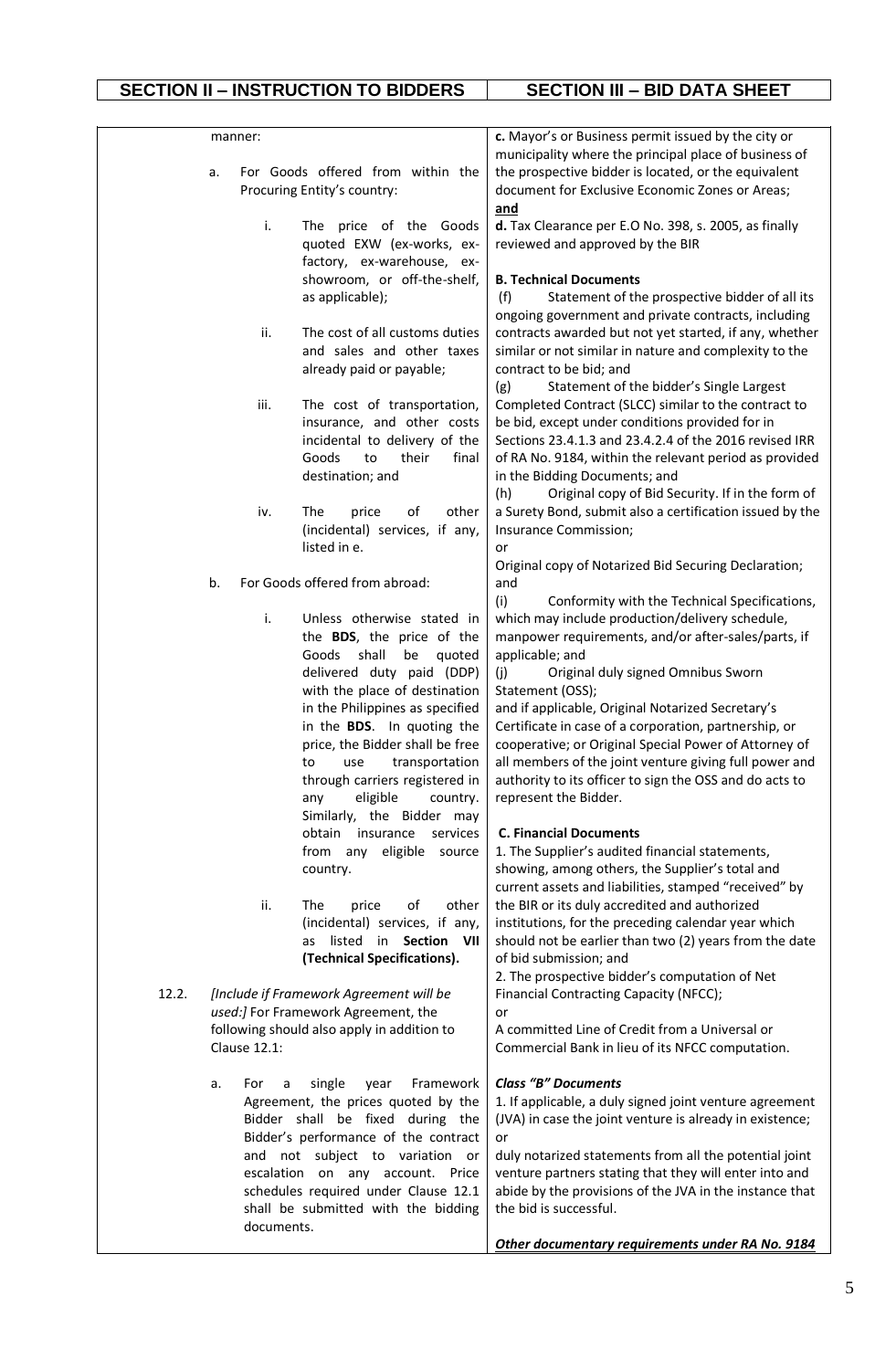### **SECTION II – INSTRUCTION TO BIDDERS SECTION III – BID DATA SHEET**

|     |       | b.<br>Framework<br>For<br>multi-year<br>a<br>Agreement, the prices quoted by the<br>Bidder during submission of eligibility<br>documents shall be the ceiling and the<br>price quoted during mini-competition<br>must not exceed the initial price offer.<br>The price quoted during call for mini-<br>competition shall be fixed during the<br>Bidder's performance of that Call-off<br>and not subject to variation or                                                                                                                                                                                                            | (as applicable)<br>1. [For foreign bidders claiming by reason of their<br>country's extension of reciprocal rights to Filipinos]<br>Certification from the relevant government office of<br>their country stating that Filipinos are allowed to<br>participate in government procurement activities for<br>the same item or product.<br>2. Certification from the DTI if the Bidder claims<br>preference as a Domestic Bidder or Domestic Entity. |
|-----|-------|-------------------------------------------------------------------------------------------------------------------------------------------------------------------------------------------------------------------------------------------------------------------------------------------------------------------------------------------------------------------------------------------------------------------------------------------------------------------------------------------------------------------------------------------------------------------------------------------------------------------------------------|---------------------------------------------------------------------------------------------------------------------------------------------------------------------------------------------------------------------------------------------------------------------------------------------------------------------------------------------------------------------------------------------------------------------------------------------------|
|     |       | escalation on any account. Price<br>schedules required under Clause 12.1<br>shall be submitted with the bidding<br>documents.                                                                                                                                                                                                                                                                                                                                                                                                                                                                                                       | FINANCIAL COMPONENT ENVELOPE<br>1. Original of duly signed and accomplished Financial<br>Bid Form;<br>and                                                                                                                                                                                                                                                                                                                                         |
| 13. |       | <b>Bid and Payment Currencies</b>                                                                                                                                                                                                                                                                                                                                                                                                                                                                                                                                                                                                   | 2. Original of duly signed and accomplished Price<br>Schedule(s).                                                                                                                                                                                                                                                                                                                                                                                 |
|     | 13.1. | For Goods that the Bidder will supply from<br>outside the Philippines, the bid prices may be<br>quoted in the local currency or tradeable                                                                                                                                                                                                                                                                                                                                                                                                                                                                                           | 3. Detailed lists of Vaccines; and<br>4. Other supporting documents (e.g. accreditations,<br>exclusive distributorship and others)                                                                                                                                                                                                                                                                                                                |
|     |       | currency accepted by the BSP at the<br>discretion of the Bidder.<br>However, for<br>of<br>bid<br>evaluation,<br><b>Bids</b><br>purposes                                                                                                                                                                                                                                                                                                                                                                                                                                                                                             | *** All documents submitted by the bidder must have<br>label/tabbings                                                                                                                                                                                                                                                                                                                                                                             |
|     |       | denominated in foreign currencies, shall be<br>converted to Philippine currency based on<br>the exchange rate as published in the BSP<br>reference rate bulletin on the day of the bid                                                                                                                                                                                                                                                                                                                                                                                                                                              | *** Incomplete required documents and expired<br>licenses/ permit shall be a ground for disqualification.<br>12. The price of the Goods shall be quoted DDP at                                                                                                                                                                                                                                                                                    |
|     | 13.2. | opening.<br>Payment of the contract price shall be made                                                                                                                                                                                                                                                                                                                                                                                                                                                                                                                                                                             | Benguet State University, Km. 5, La Trinidad, Benguet<br>or the applicable International Commercial Terms<br>(INCOTERMS) for this project.                                                                                                                                                                                                                                                                                                        |
|     |       | in:<br>Philippine Pesos.<br>a.                                                                                                                                                                                                                                                                                                                                                                                                                                                                                                                                                                                                      |                                                                                                                                                                                                                                                                                                                                                                                                                                                   |
|     | 14.1. | The Bidder shall submit a Bid Securing<br>Declaration <sup>1</sup> or any form of Bid Security in<br>the amount indicated in the BDS, which shall<br>be not less than the percentage of the ABC in<br>accordance with the schedule in the BDS.                                                                                                                                                                                                                                                                                                                                                                                      |                                                                                                                                                                                                                                                                                                                                                                                                                                                   |
|     | 14.2. | The Bid and bid security shall be valid until<br>July 2022]. Any Bid not accompanied by an<br>acceptable bid security shall be rejected by<br>the Procuring Entity as non-responsive.                                                                                                                                                                                                                                                                                                                                                                                                                                               |                                                                                                                                                                                                                                                                                                                                                                                                                                                   |
|     | 14.3. | [Include if Framework Agreement will be<br>used:] In the case of Framework Agreement,<br>other than the grounds for forfeiture under<br>the 2016 revised IRR, the bid security may<br>also be forfeited if the successful bidder fails<br>to sign the Framework Agreement, or fails to<br>performance<br>furnish<br>the<br>security<br>or<br>performance securing declaration. Without<br>prejudice on its forfeiture, bid securities shall<br>be returned only after the posting of<br>performance<br>performance<br>security<br>or<br>securing declaration, as the case may be, by<br>the winning Bidder or compliant Bidders and |                                                                                                                                                                                                                                                                                                                                                                                                                                                   |

<sup>&</sup>lt;sup>1</sup> In the case of Framework Agreement, the undertaking shall refer to entering into contract with the Procuring Entity and furnishing of the performance security or the performance securing declaration within ten (10) calendar days from receipt of Notice to Execute Framework Agreement.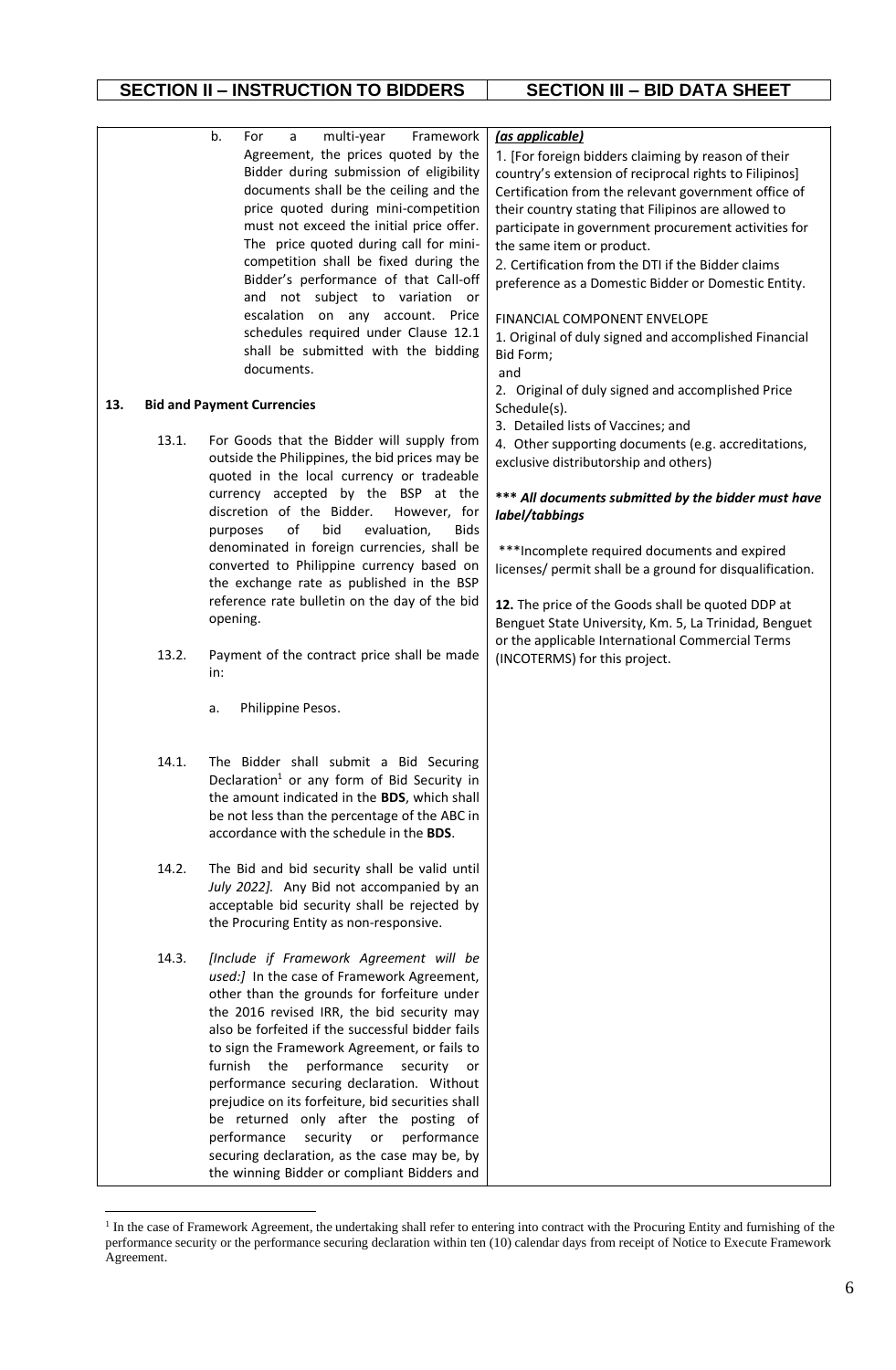the signing of the Framework Agreement.

#### **14. Sealing and Marking of Bids**

Each Bidder shall submit one copy of the first and second components of its Bid.

The Procuring Entity may request additional hard copies and/or electronic copies of the Bid. However, failure of the Bidders to comply with the said request shall not be a ground for disqualification.

If the Procuring Entity allows the submission of bids through online submission or any other electronic means, the Bidder shall submit an electronic copy of its Bid, which must be digitally signed. An electronic copy that cannot be opened or is corrupted shall be considered non-responsive and, thus, automatically disqualified.

### **15. Deadline for Submission of Bids**

- 16.1. The Bidders shall submit on the specified date and time and either at its physical address or through online submission as indicated in paragraph 7 of the **IB.**
- 16.2. *[Include if Framework Agreement will be used:]* For multi-year Framework Agreement, the submission of bids shall be for the initial evaluation of their technical and financial eligibility. Thereafter, those declared eligible during the said initial eligibility evaluation and entered into a Framework Agreement with the Procuring Entity shall submit anew their best financial offer at the address and on or before the date and time indicated in the Call for each mini-competition.

### **16. Opening and Preliminary Examination of Bids**

17.1. The BAC shall open the Bids in public at the time, on the date, and at the place specified in paragraph 9 of the **IB**. The Bidders' representatives who are present shall sign a register evidencing their attendance. In case videoconferencing, webcasting or other similar technologies will be used, attendance of participants shall likewise be recorded by the BAC Secretariat.

> In case the Bids cannot be opened as scheduled due to justifiable reasons, the rescheduling requirements under Section 29 of the 2016 revised IRR of RA No. 9184 shall prevail.

17.2. The preliminary examination of bids shall be governed by Section 30 of the 2016 revised IRR of RA No. 9184.

**17. Domestic Preference**

14.1. Bid Security – shall be in any of the following forms and amount:

- a. Bid Securing Declaration; or
- b. The amount of not less than 2% of ABC, if bid security is in cash, cashier's / Manager's check, bank draft/guarantee or irrevocable of credit; or
- c. The amount of not less than 5% if bid security is in Surety Bond

**15.** *Each Bidder shall submit one (1) original copy of their bid proposal and one (1) certified photocopy, marked as "original", and "copy 1", respectively.*

\*\*\*In preparing the bid, the original copy and copy 1 of bid shall be signed by the bidder or its duly authorized representative over printed name and indicating the position in the company.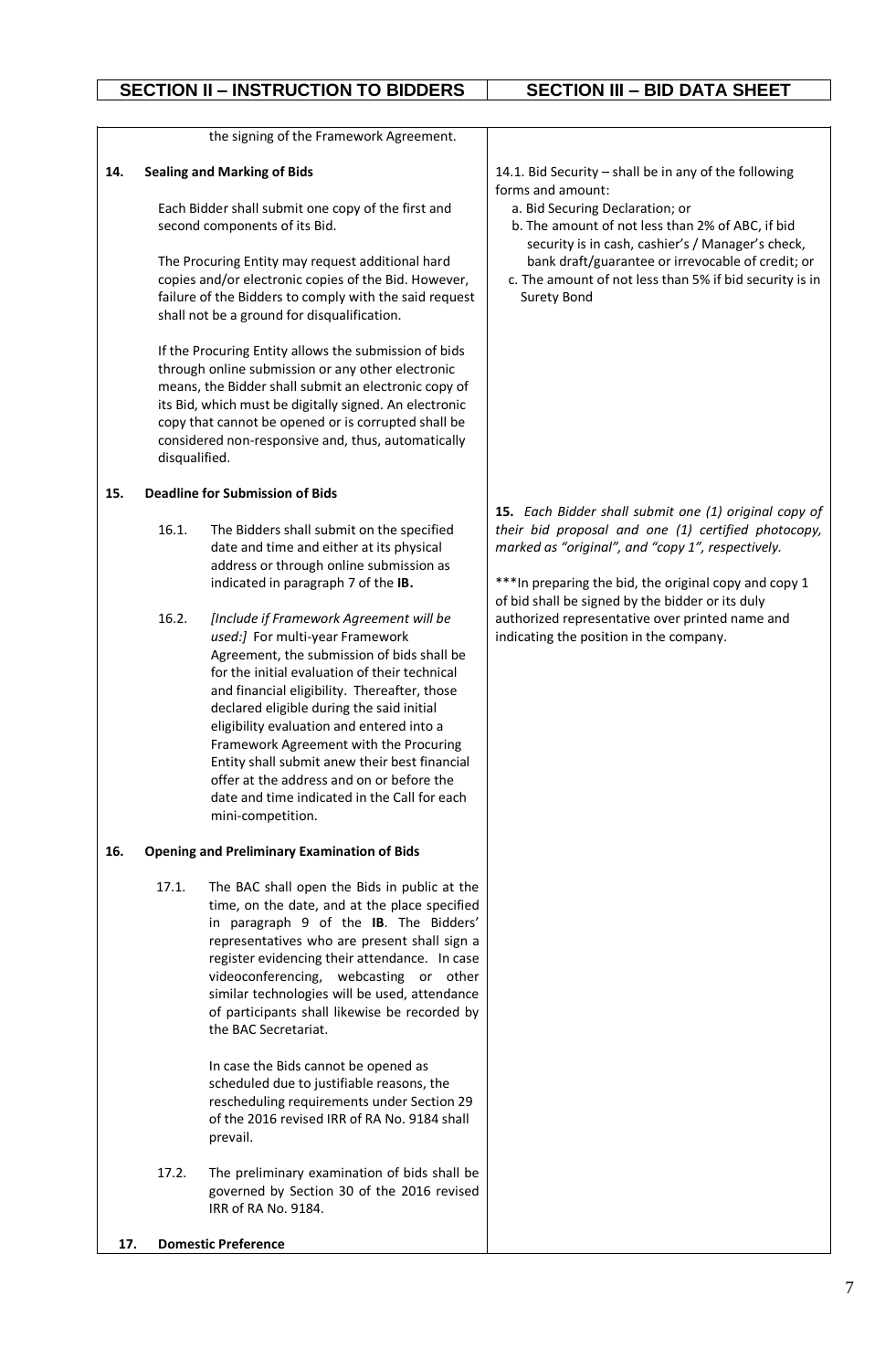**SECTION II – INSTRUCTION TO BIDDERS SECTION III – BID DATA SHEET**

|     | 18.1. | The Procuring Entity will grant a margin of<br>preference for the purpose of comparison of<br>Bids in accordance with Section 43.1.2 of the<br>2016 revised IRR of RA No. 9184.                                                                                                                                                                                                                                                                          |                                                                                                                                                                                                                                                                                                                                                                                                                                                                                                                  |
|-----|-------|----------------------------------------------------------------------------------------------------------------------------------------------------------------------------------------------------------------------------------------------------------------------------------------------------------------------------------------------------------------------------------------------------------------------------------------------------------|------------------------------------------------------------------------------------------------------------------------------------------------------------------------------------------------------------------------------------------------------------------------------------------------------------------------------------------------------------------------------------------------------------------------------------------------------------------------------------------------------------------|
|     | 18.2. | [Include if Framework Agreement will be<br>used:] For multi-year Framework<br>Agreement, determination of margin of<br>preference shall be conducted every call for<br>Mini-Competition.                                                                                                                                                                                                                                                                 |                                                                                                                                                                                                                                                                                                                                                                                                                                                                                                                  |
| 18. |       | <b>Detailed Evaluation and Comparison of Bids</b>                                                                                                                                                                                                                                                                                                                                                                                                        |                                                                                                                                                                                                                                                                                                                                                                                                                                                                                                                  |
|     | 19.1. | The Procuring BAC shall immediately conduct<br>a detailed evaluation of all Bids rated<br>"passed," using non-discretionary pass/fail<br>The BAC shall consider the<br>criteria.<br>conditions in the evaluation of Bids under<br>Section 32.2 of the 2016 revised IRR of RA<br>No. 9184.                                                                                                                                                                |                                                                                                                                                                                                                                                                                                                                                                                                                                                                                                                  |
|     | 19.2. | If the Project allows partial bids, bidders may<br>submit a proposal on any of the lots or items,<br>and evaluation will be undertaken on a per<br>lot or item basis, as the case maybe. In this<br>case, the Bid Security as required by ITB<br>Clause 15 shall be submitted for each lot or<br>item separately.                                                                                                                                        |                                                                                                                                                                                                                                                                                                                                                                                                                                                                                                                  |
|     | 19.3. | The descriptions of the lots or items shall be<br>indicated<br><b>Section</b><br>VII<br>(Technical<br>in<br>Specifications), although the ABCs of these<br>lots or items are indicated in the BDS for<br>purposes of the NFCC computation pursuant<br>to Section 23.4.2.6 of the 2016 revised IRR of<br>RA No. 9184. The NFCC must be sufficient<br>for the total of the ABCs for all the lots or<br>items participated in by the prospective<br>Bidder. | 19.3. List of lot to be bid: Please Refer to the attached<br>list of items<br>a. Supply and Delivery of 2950 Ready to Lay Pullets-<br>at least 16 weeks old at the time of delivery with<br>minimum weight of 1.10 kg per head and vaccinated<br>against NCD, IBD, IB, ILT, Infectious Coryza,<br>Mycoplasma, Fowl Pox, EDS, SHS, ALC (Marek's<br>disease), Sudden Egg Syndrome; No physical defect<br>(cross beaked, too much debeaking) Dewormed; with<br>1%mortality allowance; Breed-Dekalb<br>White/Lohmann |
|     | 19.4. | The Project shall be awarded as follows:                                                                                                                                                                                                                                                                                                                                                                                                                 |                                                                                                                                                                                                                                                                                                                                                                                                                                                                                                                  |
|     |       | Option 1 - One Project having several items that<br>shall be awarded as one contract.                                                                                                                                                                                                                                                                                                                                                                    |                                                                                                                                                                                                                                                                                                                                                                                                                                                                                                                  |
|     |       | Option 2 - One Project having several items<br>grouped into several lots, which shall be awarded<br>as separate contracts per lot.                                                                                                                                                                                                                                                                                                                       |                                                                                                                                                                                                                                                                                                                                                                                                                                                                                                                  |
|     |       | Option 3 - One Project having several items, which<br>shall be awarded as separate contracts per item.                                                                                                                                                                                                                                                                                                                                                   |                                                                                                                                                                                                                                                                                                                                                                                                                                                                                                                  |
|     | 19.5. | Except for bidders submitting a committed<br>Line of Credit from a<br>Universal or<br>Commercial Bank in lieu of its NFCC<br>computation, all Bids must include the NFCC<br>computation pursuant to Section 23.4.1.4 of<br>the 2016 revised IRR of RA No. 9184, which                                                                                                                                                                                    |                                                                                                                                                                                                                                                                                                                                                                                                                                                                                                                  |

must be sufficient for the total of the ABCs for all the lots or items participated in by the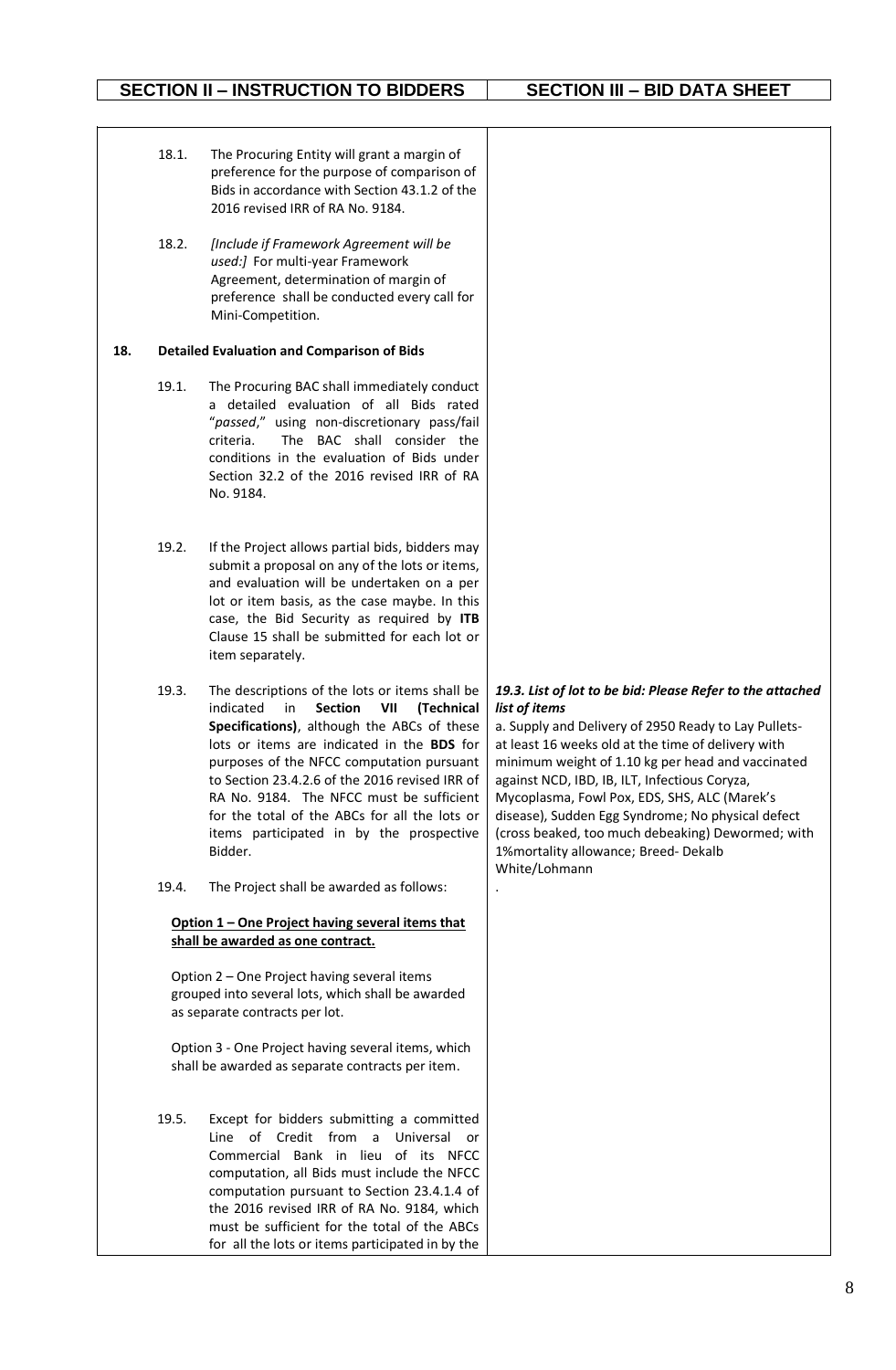|                        | prospective Bidder. For bidders submitting<br>the committed Line of Credit, it must be at       |            |
|------------------------|-------------------------------------------------------------------------------------------------|------------|
|                        | least equal to ten percent (10%) of the ABCs                                                    |            |
|                        | for all the lots or items participated in by the<br>prospective Bidder.                         |            |
| 20. Post-Qualification |                                                                                                 |            |
| 20.1.                  | [Include if Framework Agreement will be                                                         |            |
|                        | used:] For multi-year Framework Agreement,                                                      |            |
|                        | all bidders initially determined to be eligible                                                 |            |
|                        | and financially compliant shall be subject to<br>initial post-qualification. The BAC shall then |            |
|                        | recommend the execution of a Framework                                                          |            |
|                        | Agreement among all eligible, technically                                                       |            |
|                        | and financially compliant bidders and the<br>Procuring Entity and shall be issued by HoPE       |            |
|                        | a Notice to Execute Framework Agreement.                                                        |            |
|                        | The determination of the Lowest Calculated                                                      |            |
|                        | Bid (LCB) shall not be performed by the BAC<br>until a Mini-Competition is conducted            |            |
|                        | among the bidders who executed a                                                                |            |
|                        | Framework Agreement. When a Call for<br>Mini-Competition is made, the BAC shall                 |            |
|                        | allow the bidders to submit their best                                                          |            |
|                        | financial proposals on such pre-scheduled                                                       |            |
|                        | date, time and place to determine the bidder<br>with the LCB.                                   |            |
| 20.2.                  | Within a non-extendible period of five (5)                                                      |            |
|                        | calendar days from receipt by the Bidder of<br>the notice from the BAC that it submitted        | 20.2. None |
|                        | the Lowest Calculated Bid, {[Include if                                                         |            |
|                        | Framework Agreement will be used:] or in                                                        |            |
|                        | the case of multi-year Framework<br>Agreement, that it is one of the eligible                   |            |
|                        | bidders who have submitted bids that are                                                        |            |
|                        | found to be technically and financially                                                         |            |
|                        | compliant, }the Bidder shall submit its latest<br>income and business tax returns filed and     |            |
|                        | paid through the BIR Electronic Filing and                                                      |            |
|                        | Payment System (eFPS) and other<br>appropriate licenses and permits required by                 |            |
|                        | law and stated in the BDS. {[Include if                                                         |            |
|                        | Framework Agreement will be used:] For                                                          |            |
|                        | every mini-competition in Framework<br>Agreement, the LCB shall likewise submit the             |            |
|                        | required documents for final Post                                                               |            |
|                        | Qualification.}                                                                                 |            |
|                        | 21. Signing of the Contract                                                                     |            |
| 21.1.                  | The documents required in Section 37.2 of                                                       |            |
|                        | the 2016 revised IRR of RA No. 9184 shall<br>form part of the Contract. Additional              |            |
|                        | Contract documents are indicated in the                                                         |            |
|                        | BDS.                                                                                            |            |
|                        | [Include the following clauses if Framework                                                     |            |
|                        | Agreement will be used:]                                                                        |            |
| 21.2.                  | At the same time as the Procuring Entity                                                        |            |
|                        | notifies the successful Bidder that its bid has                                                 |            |